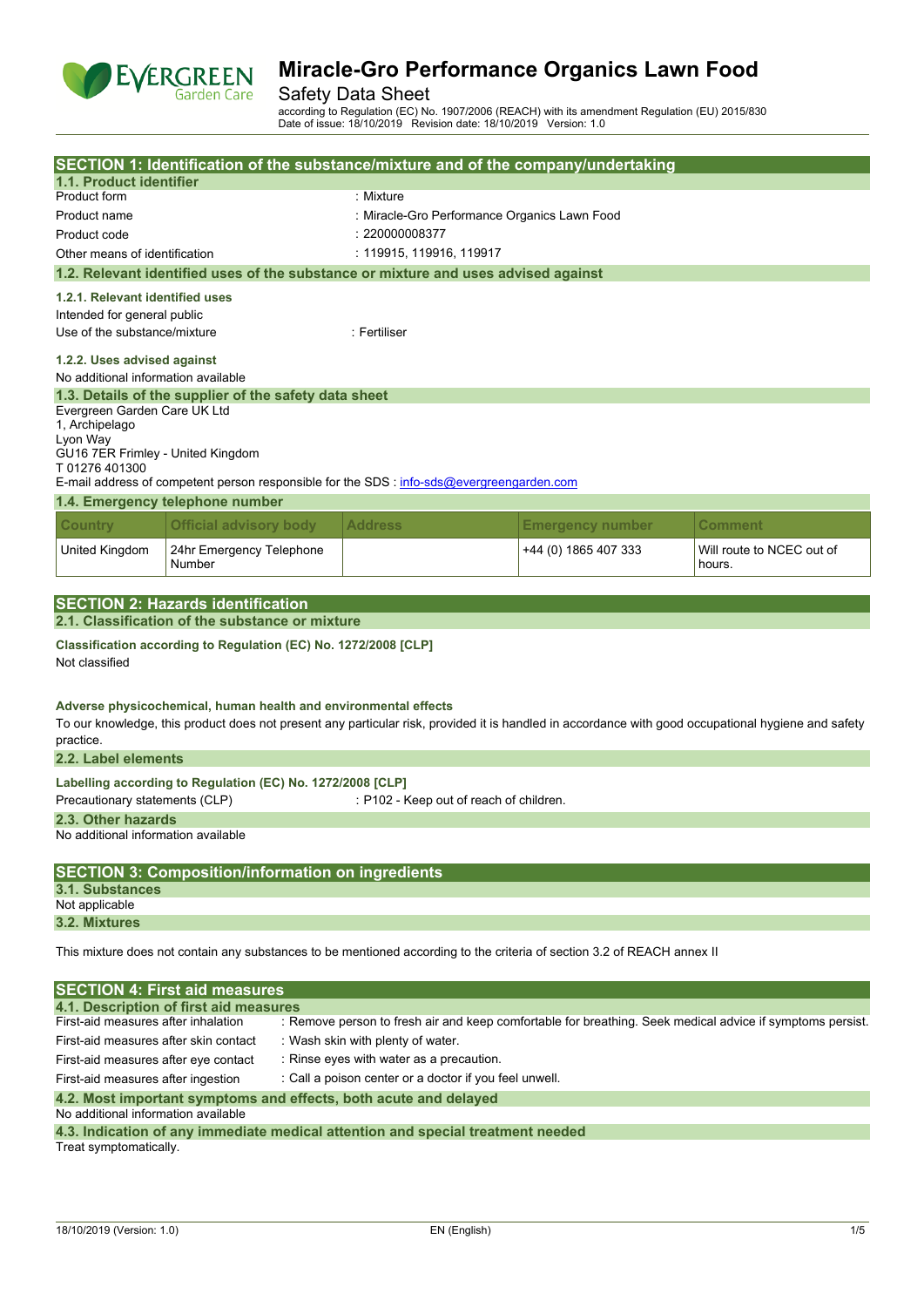## Safety Data Sheet

according to Regulation (EC) No. 1907/2006 (REACH) with its amendment Regulation (EU) 2015/830

| according to inegulation (EC) No. 1907/2000 (INLACIT) with its amendment negulation (EO) 2019/050 |                                                                                                                                                                |
|---------------------------------------------------------------------------------------------------|----------------------------------------------------------------------------------------------------------------------------------------------------------------|
| <b>SECTION 5: Firefighting measures</b>                                                           |                                                                                                                                                                |
| 5.1. Extinguishing media<br>Suitable extinguishing media                                          | : Water spray. Dry powder. Foam.                                                                                                                               |
| 5.2. Special hazards arising from the substance or mixture                                        |                                                                                                                                                                |
| Hazardous decomposition products in case of fire                                                  | : Toxic fumes may be released.                                                                                                                                 |
| 5.3. Advice for firefighters                                                                      |                                                                                                                                                                |
| Protection during firefighting                                                                    | : Do not attempt to take action without suitable protective equipment. Self-contained<br>breathing apparatus. Complete protective clothing.                    |
| <b>SECTION 6: Accidental release measures</b>                                                     |                                                                                                                                                                |
| 6.1. Personal precautions, protective equipment and emergency procedures                          |                                                                                                                                                                |
| 6.1.1. For non-emergency personnel                                                                |                                                                                                                                                                |
| <b>Emergency procedures</b>                                                                       | : Ventilate spillage area.                                                                                                                                     |
| 6.1.2. For emergency responders                                                                   |                                                                                                                                                                |
| Protective equipment                                                                              | : Do not attempt to take action without suitable protective equipment. For further information<br>refer to section 8: "Exposure controls/personal protection". |
| <b>6.2. Environmental precautions</b>                                                             |                                                                                                                                                                |
| Avoid release to the environment.                                                                 |                                                                                                                                                                |
| 6.3. Methods and material for containment and cleaning up<br>Methods for cleaning up              | : Sweep up or mechanically recover the product. Avoid dust formation.                                                                                          |
| Other information                                                                                 | : Store in labeled containers for disposal. Dispose of materials or solid residues at an authorized site.                                                      |
| 6.4. Reference to other sections<br>For further information refer to section 13.                  |                                                                                                                                                                |
| <b>SECTION 7: Handling and storage</b>                                                            |                                                                                                                                                                |
| 7.1. Precautions for safe handling<br>Precautions for safe handling                               | : Ensure good ventilation of the work station. Wear personal protective equipment.                                                                             |
| Hygiene measures                                                                                  | : Do not eat, drink or smoke when using this product. Always wash hands after handling the                                                                     |
|                                                                                                   | product.                                                                                                                                                       |
| 7.2. Conditions for safe storage, including any incompatibilities<br>Storage conditions           | : Store in a dry, well-ventilated place. Keep cool.                                                                                                            |
| 7.3. Specific end use(s)                                                                          |                                                                                                                                                                |
| No additional information available                                                               |                                                                                                                                                                |
| <b>SECTION 8: Exposure controls/personal protection</b>                                           |                                                                                                                                                                |
| 8.1. Control parameters                                                                           |                                                                                                                                                                |
| No additional information available<br>8.2. Exposure controls                                     |                                                                                                                                                                |
| Appropriate engineering controls:                                                                 |                                                                                                                                                                |
| Ensure good ventilation of the work station.                                                      |                                                                                                                                                                |
| Hand protection:                                                                                  |                                                                                                                                                                |
| Protective gloves                                                                                 |                                                                                                                                                                |
| Eye protection:                                                                                   |                                                                                                                                                                |
| Safety glasses                                                                                    |                                                                                                                                                                |
| Skin and body protection:                                                                         |                                                                                                                                                                |
| Wear suitable protective clothing                                                                 |                                                                                                                                                                |
| <b>Respiratory protection:</b>                                                                    |                                                                                                                                                                |
| In case of insufficient ventilation, wear suitable respiratory equipment                          |                                                                                                                                                                |
| Environmental exposure controls:<br>Avoid release to the environment.                             |                                                                                                                                                                |
|                                                                                                   |                                                                                                                                                                |

| <b>SECTION 9: Physical and chemical properties</b>         |                   |  |  |  |
|------------------------------------------------------------|-------------------|--|--|--|
| 9.1. Information on basic physical and chemical properties |                   |  |  |  |
| Physical state                                             | : Solid, granular |  |  |  |
| Colour                                                     | : Grev brown      |  |  |  |
| Odour                                                      | : Manure          |  |  |  |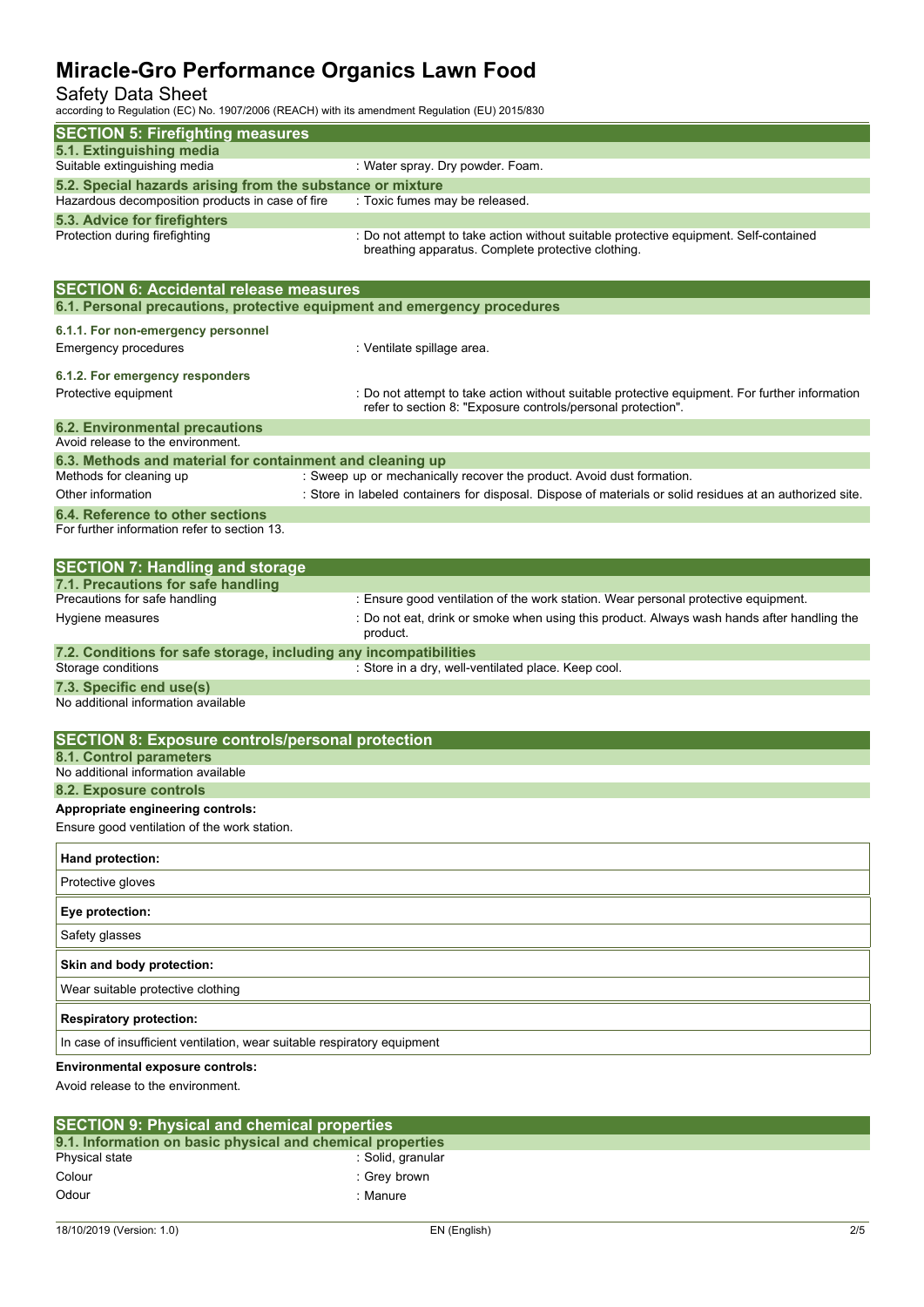## Safety Data Sheet

according to Regulation (EC) No. 1907/2006 (REACH) with its amendment Regulation (EU) 2015/830

| Odour threshold                            | : Not applicable    |
|--------------------------------------------|---------------------|
| рH                                         | : Not available     |
| Relative evaporation rate (butylacetate=1) | : Not applicable    |
| Melting point                              | : Not applicable    |
| Freezing point                             | : Not applicable    |
| Boiling point                              | : Not applicable    |
| Flash point                                | : No data available |
| Auto-ignition temperature                  | : No data available |
| Decomposition temperature                  | : No data available |
| Flammability (solid, gas)                  | . No data available |
| Vapour pressure                            | : Not applicable    |
| Relative vapour density at 20 °C           | : Not applicable    |
| Relative density                           | :640.9q/l           |
| Solubility                                 | : Not applicable    |
| Log Pow                                    | : No data available |
| Viscosity, kinematic                       | : Not applicable    |
| Viscosity, dynamic                         | : Not applicable    |
| Explosive properties                       | : No data available |
| Oxidising properties                       | : No data available |
| <b>Explosion limits</b>                    | : Not applicable    |
| 9.2. Other information                     |                     |

No additional information available

|  | <b>10.1. Reactivity</b> |  |  |  |  |
|--|-------------------------|--|--|--|--|
|  |                         |  |  |  |  |

| <b>IV.I. INGAULIVILY</b>                                                           |
|------------------------------------------------------------------------------------|
| The product is non-reactive under normal conditions of use, storage and transport. |
| <b>10.2. Chemical stability</b>                                                    |
| Stable under normal conditions.                                                    |
| 10.3. Possibility of hazardous reactions                                           |
| No dangerous reactions known under normal conditions of use.                       |
| 10.4. Conditions to avoid                                                          |
| None under recommended storage and handling conditions (see section 7).            |
| 10.5. Incompatible materials                                                       |
| No additional information available                                                |
| 10.6. Hazardous decomposition products                                             |

Under normal conditions of storage and use, hazardous decomposition products should not be produced.

| <b>SECTION 11: Toxicological information</b> |                  |  |
|----------------------------------------------|------------------|--|
| 11.1. Information on toxicological effects   |                  |  |
| Acute toxicity (oral)                        | : Not classified |  |
| Acute toxicity (dermal)                      | : Not classified |  |
| Acute toxicity (inhalation)                  | : Not classified |  |
| Skin corrosion/irritation                    | : Not classified |  |
| Serious eye damage/irritation                | : Not classified |  |
| Respiratory or skin sensitisation            | : Not classified |  |
| Germ cell mutagenicity                       | : Not classified |  |
| Carcinogenicity                              | : Not classified |  |
| Reproductive toxicity                        | : Not classified |  |
| STOT-single exposure                         | : Not classified |  |
| STOT-repeated exposure                       | : Not classified |  |
| Aspiration hazard                            | : Not classified |  |
|                                              |                  |  |

| ISLUTION TZ. LUOIUGIUAI IIIIUITIIALIUIT |                                                                                                                            |
|-----------------------------------------|----------------------------------------------------------------------------------------------------------------------------|
| <b>12.1. Toxicity</b>                   |                                                                                                                            |
| Ecology - general                       | : The product is not considered harmful to aguatic organisms nor to cause long-term<br>adverse effects in the environment. |
| Acute aguatic toxicity                  | : Not classified                                                                                                           |
| Chronic aquatic toxicity                | : Not classified                                                                                                           |
|                                         |                                                                                                                            |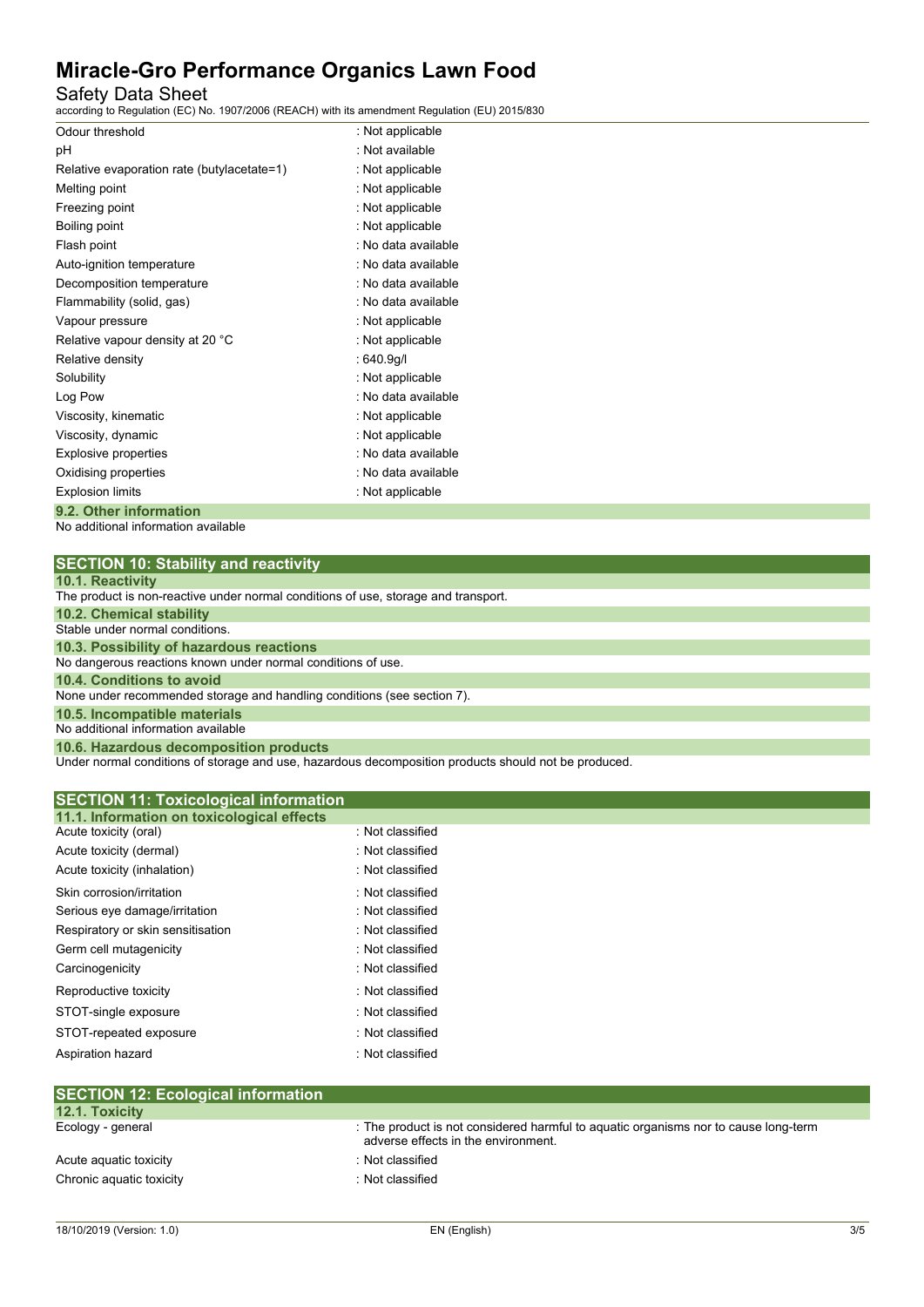### Safety Data Sheet

according to Regulation (EC) No. 1907/2006 (REACH) with its amendment Regulation (EU) 2015/830

| 12.2. Persistence and degradability      |
|------------------------------------------|
| No additional information available      |
| 12.3. Bioaccumulative potential          |
| No additional information available      |
| 12.4. Mobility in soil                   |
| No additional information available      |
| 12.5. Results of PBT and vPvB assessment |
| No additional information available      |
| 12.6. Other adverse effects              |
| No additional information available      |
|                                          |

### **SECTION 13: Disposal considerations**

**13.1. Waste treatment methods**

: Do not contaminate water with the product or its container.

Dispose of contents/container in accordance with licensed collector's sorting instructions. Packaging may be recycled, if local facilities permit.

| <b>SECTION 14: Transport information</b>         |                |                           |                |                |  |  |  |  |
|--------------------------------------------------|----------------|---------------------------|----------------|----------------|--|--|--|--|
| In accordance with ADR / RID / IMDG / IATA / ADN |                |                           |                |                |  |  |  |  |
| <b>ADR</b>                                       | <b>IMDG</b>    | <b>IATA</b><br><b>ADN</b> |                |                |  |  |  |  |
| 14.1. UN number                                  |                |                           |                |                |  |  |  |  |
| Not applicable                                   | Not applicable | Not applicable            | Not applicable | Not applicable |  |  |  |  |
| 14.2. UN proper shipping name                    |                |                           |                |                |  |  |  |  |
| Not applicable                                   | Not applicable | Not applicable            | Not applicable | Not applicable |  |  |  |  |
| 14.3. Transport hazard class(es)                 |                |                           |                |                |  |  |  |  |
| Not applicable                                   | Not applicable | Not applicable            | Not applicable | Not applicable |  |  |  |  |
| 14.4. Packing group                              |                |                           |                |                |  |  |  |  |
| Not applicable                                   | Not applicable | Not applicable            | Not applicable | Not applicable |  |  |  |  |
| <b>14.5. Environmental hazards</b>               |                |                           |                |                |  |  |  |  |
| Not applicable                                   | Not applicable | Not applicable            | Not applicable | Not applicable |  |  |  |  |

No supplementary information available

#### **14.6. Special precautions for user**

**Overland transport:** Not applicable **Transport by sea:** Not applicable **Air transport:** Not applicable **Inland waterway transport:** Not applicable **Rail.transport:** Not applicable

#### **14.7. Transport in bulk according to Annex II of Marpol and the IBC Code** Not applicable

## **SECTION 15: Regulatory information**

**15.1. Safety, health and environmental regulations/legislation specific for the substance or mixture**

### **15.1.1. EU-Regulations**

Contains no REACH substances with Annex XVII restrictions

Contains no substance on the REACH candidate list

Contains no REACH Annex XIV substances

Contains no substance subject to REGULATION (EU) No 649/2012 OF THE EUROPEAN PARLIAMENT AND OF THE COUNCIL of 4 July 2012 concerning the export and import of hazardous chemicals.

Substance(s) are not subject to Regulation (EC) No 850/2004 of the European Parliament and of the Council of 29 April 2004 on persistent organic pollutants and amending Directive 79/117/EEC.